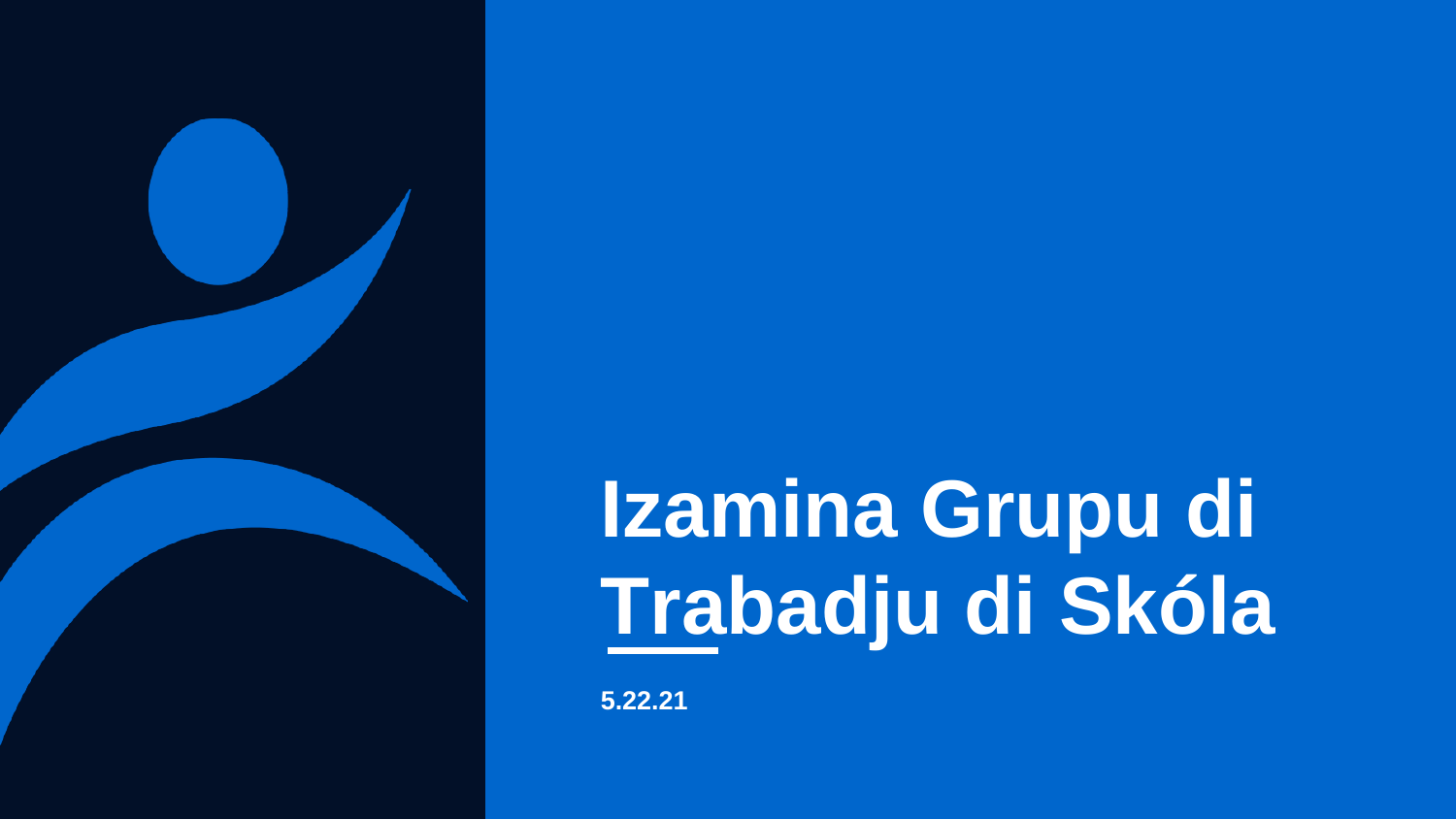**Persentaji di Konviti pa Alunus na Situason di Disvantaji pa Kódigu Pustal (7º Anu)**

*\*Kódigu pustal ku ménus di 10 konviti sta agrupadu djuntu.*

| <b>Kódigu Pustal</b> | <b>Bairu</b>                          |                                    | <b>SY20-21</b>                                                                        | <b>SY21-22</b>   |                |  |  |
|----------------------|---------------------------------------|------------------------------------|---------------------------------------------------------------------------------------|------------------|----------------|--|--|
|                      |                                       | <b>Total di</b><br><b>Konvitis</b> | Persentaji di Konvidadus Total di Konvitis Persentaji di Konvidadus<br><b>Eco Dis</b> |                  | <b>Eco Dis</b> |  |  |
| 2108                 | <b>Beacon Hill</b>                    | $\overline{50}$                    |                                                                                       | $\overline{10}$  |                |  |  |
| 2109                 | Downtown                              | $\overline{10}$                    |                                                                                       | $\overline{<}10$ |                |  |  |
| 2110                 | Downtown                              | $\overline{10}$                    |                                                                                       | $\overline{<}10$ |                |  |  |
| 2111                 | Chinatown                             | $\overline{24}$                    | 75%                                                                                   | $\overline{10}$  |                |  |  |
| 2113                 | North End                             | <10                                |                                                                                       | $\overline{<}10$ |                |  |  |
| 2114                 | Beacon Hill / West End                | 19                                 | 11%                                                                                   | $\overline{10}$  |                |  |  |
| 2115                 | Longwood/Fenway                       | $\overline{14}$                    | 43%                                                                                   | 10               | 20%            |  |  |
| 2116                 | <b>Back Bay</b>                       | $\overline{27}$                    | $0\%$                                                                                 | 13               | 23%            |  |  |
| 2118                 | South End                             | 36                                 | 33%                                                                                   | $\overline{27}$  | 19%            |  |  |
| 2119                 | Roxbury                               | $\overline{27}$                    | 56%                                                                                   | 50               | 68%            |  |  |
| 2120                 | Roxbury                               | $\overline{16}$                    | 63%                                                                                   | $\overline{11}$  | 55%            |  |  |
| 2121                 | Roxbury                               | $\overline{27}$                    | 78%                                                                                   | 67               | 76%            |  |  |
| 2122                 | Dorchester                            | 62                                 | 40%                                                                                   | 48               | 48%            |  |  |
| 2124                 | Dorchester                            | 84                                 | 51%                                                                                   | 109              | 47%            |  |  |
| 2125                 | Dorchester                            | $\overline{47}$                    | 47%                                                                                   | 59               | 59%            |  |  |
| 2126                 | Mattapan                              | 20                                 | 45%                                                                                   | $\overline{51}$  | 53%            |  |  |
| 2127                 | South Boston                          | $\overline{34}$                    | 35%                                                                                   | 35               | 34%            |  |  |
| 2128                 | <b>East Boston</b>                    | 57                                 | 65%                                                                                   | 75               | 55%            |  |  |
| 2129                 | Charlestown                           | $\overline{56}$                    | 38%                                                                                   | $\overline{35}$  | 20%            |  |  |
| 2130                 | Jamaica Plain                         | $\overline{77}$                    | 12%                                                                                   | $\overline{54}$  | 6%             |  |  |
| 2131                 | Roslindale                            | 94                                 | 33%                                                                                   | 67               | 16%            |  |  |
| 2132                 | West Roxbury                          | 133                                | 7%                                                                                    | 69               | 10%            |  |  |
| 2134                 | Allston                               | $\overline{17}$                    | 65%                                                                                   | $\overline{11}$  | 36%            |  |  |
| 2135                 | Brighton                              | 52                                 | 37%                                                                                   | 29               | 34%            |  |  |
| 2136                 | Hyde Park                             | 67                                 | 31%                                                                                   | 67               | 33%            |  |  |
| 2163                 | Allston                               | $\leq 10$                          |                                                                                       | $\overline{10}$  |                |  |  |
| 2199                 | <b>Back Bay</b>                       | <10                                |                                                                                       | $\overline{10}$  |                |  |  |
| 2210                 | South Boston Waterfront               | <10                                |                                                                                       | <10              |                |  |  |
| 2215                 | Fenway/Kenmore                        | $\overline{<}10$                   |                                                                                       | $\overline{<}10$ |                |  |  |
| 2467                 | Chestnut Hill                         | <10                                |                                                                                       | $<10$            |                |  |  |
| 9999                 | Sen tetu/DCF                          |                                    |                                                                                       | $\overline{53}$  | 100%           |  |  |
|                      | Kódigu pustal ku ménus di 10 konviti* | 35                                 | 11%                                                                                   | 34               | 26%            |  |  |
|                      | Total                                 | 1025                               | 35%                                                                                   | 974              | 43%            |  |  |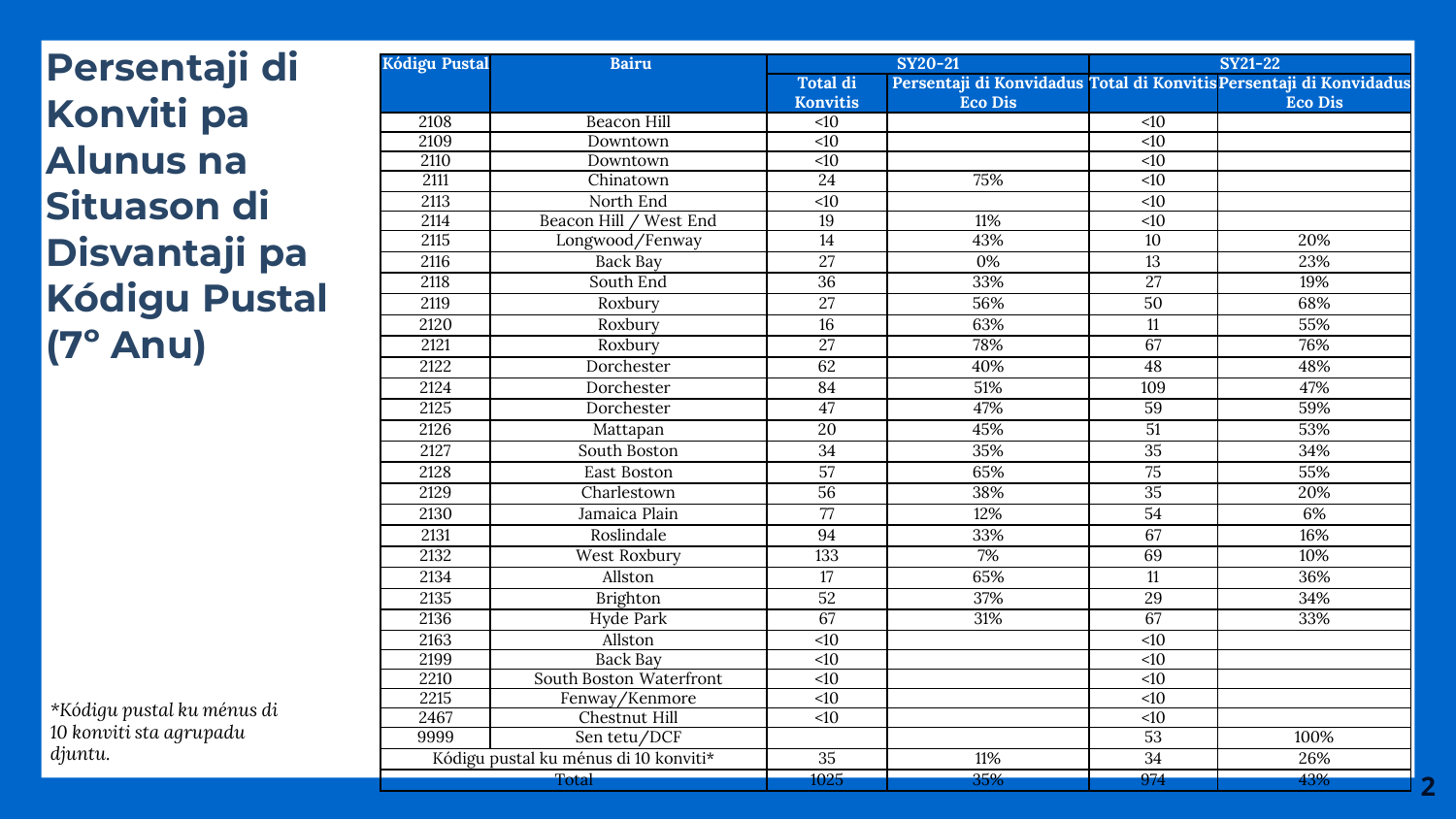**Persentaji di Konviti pa Alunus na Situason di Disvantaji pa Kódigu Pustal (9º Anu)**

*\*Kódigu pustal ku ménus di 10 konviti sta agrupadu djuntu.*

| Kódigu            | <b>Bairu</b>                          |                          | SY20-21                   | <b>SY21-22</b>   |                                            |  |  |  |
|-------------------|---------------------------------------|--------------------------|---------------------------|------------------|--------------------------------------------|--|--|--|
| Pustal            |                                       | <b>Total di Konvitis</b> | Persentaji di             |                  | Total di Konvitis Persentaji di Konvidadus |  |  |  |
|                   |                                       |                          | <b>Konvidadus Eco Dis</b> |                  | <b>Eco Dis</b>                             |  |  |  |
| 2108              | <b>Beacon Hill</b>                    | $\overline{10}$          |                           | $\overline{10}$  |                                            |  |  |  |
| 2109              | Downtown                              | $\overline{10}$          |                           | $\overline{10}$  |                                            |  |  |  |
| 2110              | Downtown                              | $\overline{10}$          |                           | $\overline{50}$  |                                            |  |  |  |
| $\overline{2111}$ | Chinatown                             | <10                      |                           | <10              |                                            |  |  |  |
| 2113              | North End                             | $\overline{10}$          |                           | $\overline{10}$  |                                            |  |  |  |
| 2114              | Beacon Hill / West End                | <10                      |                           | <10              |                                            |  |  |  |
| 2115              | Longwood/Fenway                       | $\overline{11}$          | 55%                       | $\overline{10}$  |                                            |  |  |  |
| 2116              | <b>Back Bay</b>                       | $\overline{10}$          |                           | $\overline{10}$  |                                            |  |  |  |
| 2118              | South End                             | $\overline{11}$          | 82%                       | $\overline{11}$  | 64%                                        |  |  |  |
| 2119              | Roxbury                               | $\overline{25}$          | 52%                       | $\overline{20}$  | 80%                                        |  |  |  |
| 2120              | Roxbury                               | $\overline{13}$          | 77%                       | $\overline{<}10$ |                                            |  |  |  |
| 2121              | Roxbury                               | $\overline{22}$          | 55%                       | 23               | 78%                                        |  |  |  |
| 2122              | Dorchester                            | $\overline{32}$          | 69%                       | $\overline{20}$  | 75%                                        |  |  |  |
| 2124              | Dorchester                            | 43                       | 60%                       | 42               | 50%                                        |  |  |  |
| 2125              | Dorchester                            | $\overline{32}$          | 63%                       | 20               | 65%                                        |  |  |  |
| 2126              | Mattapan                              | 17                       | 29%                       | $\overline{27}$  | 41%                                        |  |  |  |
| 2127              | South Boston                          | $\overline{11}$          | 64%                       | 12               | 58%                                        |  |  |  |
| 2128              | East Boston                           | $\overline{21}$          | 71%                       | $\overline{28}$  | 82%                                        |  |  |  |
| 2129              | Charlestown                           | $\overline{14}$          | 71%                       | $\overline{10}$  |                                            |  |  |  |
| 2130              | Jamaica Plain                         | 20                       | 35%                       | 17               | 35%                                        |  |  |  |
| 2131              | Roslindale                            | $\overline{25}$          | 20%                       | 18               | 50%                                        |  |  |  |
| 2132              | West Roxbury                          | $\overline{22}$          | 23%                       | $\overline{12}$  | 42%                                        |  |  |  |
| 2134              | Allston                               | $\overline{10}$          | 70%                       | <10              |                                            |  |  |  |
| 2135              | Brighton                              | $\overline{17}$          | 29%                       | 10               | 80%                                        |  |  |  |
| 2136              | <b>Hyde Park</b>                      | $\overline{35}$          | 31%                       | $\overline{24}$  | 50%                                        |  |  |  |
| 2163              | Allston                               | $\overline{10}$          |                           | $\overline{10}$  |                                            |  |  |  |
| 2199              | Back Bay                              | <10                      |                           | <10              |                                            |  |  |  |
| 2210              | South Boston Waterfront               | <10                      |                           | <10              |                                            |  |  |  |
| 2215              | Fenway/Kenmore                        | <10                      |                           | <10              |                                            |  |  |  |
| 2467              | <b>Chestnut Hill</b>                  | $\overline{50}$          |                           | <10              |                                            |  |  |  |
| 9999              | Sen tetu/DCF                          |                          |                           | 20               | 100%                                       |  |  |  |
|                   | Kódigu pustal ku ménus di 10 konviti* | 25                       | 68%                       | $\overline{36}$  | 64%                                        |  |  |  |
|                   | Total                                 | 406                      | 52%                       | 340              | 63%                                        |  |  |  |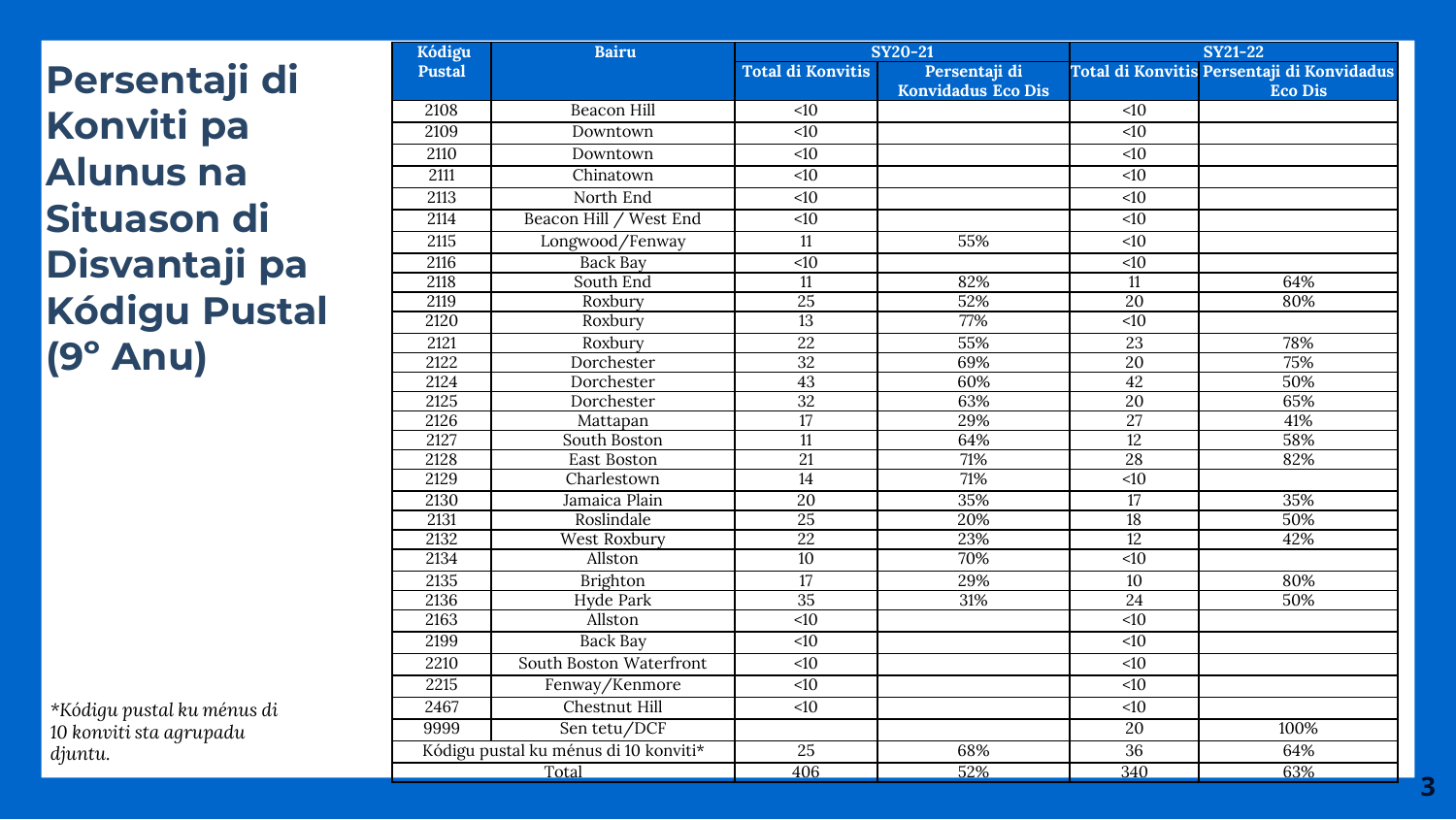| Persentaji di        |
|----------------------|
| <b>Konvitis pa</b>   |
| Kódigu               |
| <b>Pustal y Tipu</b> |
| di Skóla             |
| $(7°$ Anu)           |

| *Kódiqu pustal ku ménus di |
|----------------------------|
| 10 konviti sta agrupadu    |
| djuntu.                    |

| Kódig                         | <b>Bairu</b>                          | SY20-21                                   |            |         |                                         | <b>SY21-22</b>                             |            |                |                                                      |  |
|-------------------------------|---------------------------------------|-------------------------------------------|------------|---------|-----------------------------------------|--------------------------------------------|------------|----------------|------------------------------------------------------|--|
| $\mathbf{u}$<br><b>Pustal</b> |                                       | <b>Total</b><br>di<br><b>Konvit</b><br>is | <b>BPS</b> | Statutu | Privadu /<br>Parókial /<br><b>Metco</b> | <b>Total di</b><br>Konviti<br>$\mathbf{s}$ | <b>BPS</b> | <b>Statutu</b> | Privadu $\overline{ }$<br>Parókial /<br><b>Metco</b> |  |
| 2108                          | Beacon Hill                           | <10                                       |            |         |                                         | <10                                        |            |                |                                                      |  |
| 2109                          | Downtown                              | <10                                       |            |         |                                         | <10                                        |            |                |                                                      |  |
| 2110                          | Downtown                              | $\overline{10}$                           |            |         |                                         | $\overline{10}$                            |            |                |                                                      |  |
| 2111                          | Chinatown                             | $\overline{24}$                           | 96%        | 0%      | 4%                                      | $\overline{<}10$                           |            |                |                                                      |  |
| 2113                          | North End                             | <10                                       |            |         |                                         | <10                                        |            |                |                                                      |  |
| 2114                          | Beacon Hill / West End                | 19                                        | 42%        | 0%      | 58%                                     | $\overline{50}$                            |            |                |                                                      |  |
| 2115                          | Longwood/Fenway                       | $\overline{14}$                           | 64%        | 0%      | 36%                                     | 10                                         | 50%        | 0%             | 50%                                                  |  |
| 2116                          | <b>Back Bay</b>                       | $\overline{27}$                           | 19%        | 0%      | 81%                                     | $\overline{13}$                            | 69%        | 0%             | 31%                                                  |  |
| 2118                          | South End                             | $\overline{36}$                           | 58%        | 6%      | 36%                                     | $\overline{27}$                            | 59%        | 4%             | 37%                                                  |  |
| 2119                          | Roxbury                               | $\overline{27}$                           | 85%        | 11%     | 4%                                      | $\overline{50}$                            | 80%        | 8%             | 12%                                                  |  |
| 2120                          | Roxbury                               | 16                                        | 69%        | 13%     | 19%                                     | 11                                         | 55%        | 18%            | 27%                                                  |  |
| 2121                          | Roxbury                               | 27                                        | 74%        | 22%     | 4%                                      | 67                                         | 87%        | 6%             | 7%                                                   |  |
| 2122                          | Dorchester                            | 62                                        | 69%        | 10%     | 21%                                     | $\overline{48}$                            | 77%        | 13%            | 10%                                                  |  |
| 2124                          | Dorchester                            | 84                                        | 73%        | 12%     | 15%                                     | 109                                        | 77%        | 13%            | 10%                                                  |  |
| 2125                          | Dorchester                            | 47                                        | 68%        | 17%     | 15%                                     | 59                                         | 81%        | 8%             | 10%                                                  |  |
| 2126                          | Mattapan                              | 20                                        | 40%        | 50%     | 10%                                     | 51                                         | 71%        | 20%            | 10%                                                  |  |
| 2127                          | South Boston                          | 34                                        | 53%        | 12%     | 35%                                     | $\overline{35}$                            | 66%        | 6%             | 29%                                                  |  |
| 2128                          | East Boston                           | $\overline{57}$                           | 88%        | 11%     | 2%                                      | $\overline{75}$                            | 80%        | 15%            | $\overline{5\%}$                                     |  |
| 2129                          | Charlestown                           | 56                                        | 88%        | 0%      | 13%                                     | 35                                         | 80%        | 0%             | 20%                                                  |  |
| 2130                          | Jamaica Plain                         | 77                                        | 56%        | 6%      | 38%                                     | $\overline{54}$                            | 65%        | 0%             | 35%                                                  |  |
| 2131                          | Roslindale                            | 94                                        | 76%        | 11%     | 14%                                     | 67                                         | 69%        | 6%             | 25%                                                  |  |
| 2132                          | West Roxbury                          | 133                                       | 62%        | 4%      | 35%                                     | 69                                         | 64%        | 3%             | 33%                                                  |  |
| 2134                          | Allston                               | $\overline{17}$                           | 88%        | 0%      | 12%                                     | 11                                         | 91%        | 0%             | 9%                                                   |  |
| 2135                          | Brighton                              | $\overline{52}$                           | 67%        | 0%      | 33%                                     | $\overline{29}$                            | 72%        | 0%             | 28%                                                  |  |
| 2136                          | Hyde Park                             | 67                                        | 55%        | 21%     | 24%                                     | 67                                         | 58%        | 16%            | 25%                                                  |  |
| 2163                          | Allston                               | <10                                       |            |         |                                         | <10                                        |            |                |                                                      |  |
| 2199                          | <b>Back Bay</b>                       | <10                                       |            |         |                                         | <10                                        |            |                |                                                      |  |
| 2210                          | South Boston Waterfront               | <10                                       |            |         |                                         | <10                                        |            |                |                                                      |  |
| 2215                          | Fenway/Kenmore                        | <10                                       |            |         |                                         | <10                                        |            |                |                                                      |  |
| 2467                          | Chestnut Hill                         | <10                                       |            |         |                                         | <10                                        |            |                |                                                      |  |
| 9999                          | Sen tetu/DCF                          |                                           |            |         |                                         | $\overline{53}$                            | 100%       | 0%             | 0%                                                   |  |
|                               | Kódigu pustal ku ménus di 10 konviti* | 35                                        | 57%        | 0%      | 43%                                     | 34                                         | 65%        | 0%             | 35%                                                  |  |
|                               | Total                                 | 1025                                      | 67%        | 9%      | 24%                                     | 974                                        | 74%        | 8%             | 18%                                                  |  |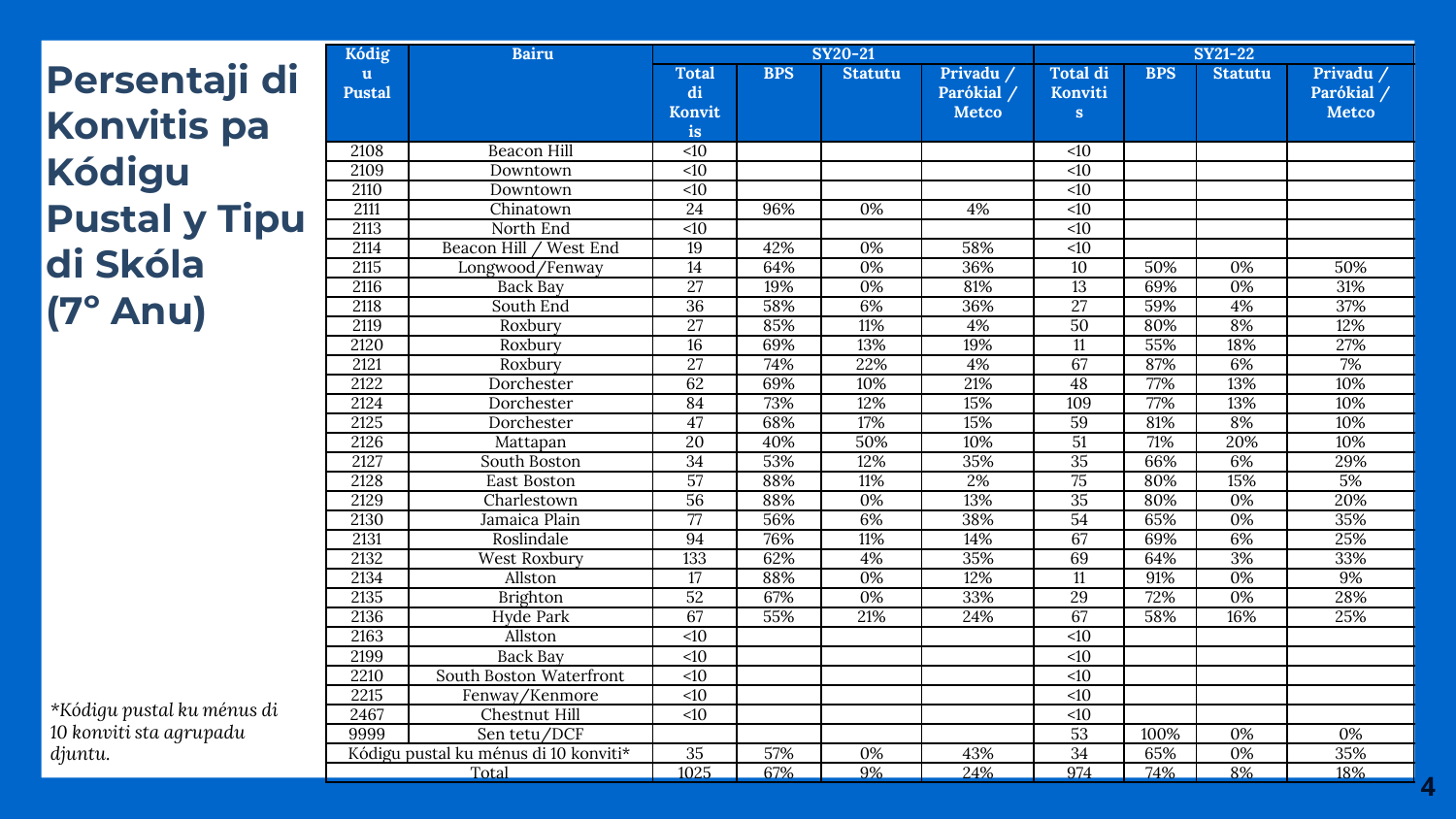**Persentaji di Konvitis pa Kódigu Pustal y Tipu di Skóla (9º Anu)**

| *Kódigu pustal ku ménus di 10 |  |
|-------------------------------|--|
| konviti sta agrupadu  djuntu. |  |

| Kódigu        | <b>Bairu</b>                          | SY20-21                            |            |                | <b>SY21-22</b>                          |                                    |            |                |                                         |
|---------------|---------------------------------------|------------------------------------|------------|----------------|-----------------------------------------|------------------------------------|------------|----------------|-----------------------------------------|
| <b>Pustal</b> |                                       | <b>Total di</b><br><b>Konvitis</b> | <b>BPS</b> | <b>Statutu</b> | Privadu /<br>Parókial /<br><b>Metco</b> | <b>Total di</b><br><b>Konvitis</b> | <b>BPS</b> | <b>Statutu</b> | Privadu /<br>Parókial /<br><b>Metco</b> |
| 2108          | Beacon Hill                           | <10                                |            |                |                                         | <10                                |            |                |                                         |
| 2109          | Downtown                              | $\overline{10}$                    |            |                |                                         | $\overline{50}$                    |            |                |                                         |
| 2110          | Downtown                              | <10                                |            |                |                                         | <10                                |            |                |                                         |
| 2111          | Chinatown                             | $\overline{10}$                    |            |                |                                         | $\overline{10}$                    |            |                |                                         |
| 2113          | North End                             | <10                                |            |                |                                         | <10                                |            |                |                                         |
| 2114          | Beacon Hill / West End                | <10                                |            |                |                                         | <10                                |            |                |                                         |
| 2115          | Longwood/Fenway                       | $\overline{11}$                    | 55%        | 18%            | 27%                                     | $\overline{10}$                    |            |                |                                         |
| 2116          | Back Bay                              | <10                                |            |                |                                         | <10                                |            |                |                                         |
| 2118          | South End                             | 11                                 | 91%        | 0%             | 9%                                      | 11                                 | 64%        | 9%             | 27%                                     |
| 2119          | Roxbury                               | 25                                 | 48%        | 36%            | 16%                                     | 20                                 | 80%        | 5%             | 15%                                     |
| 2120          | Roxbury                               | 13                                 | 77%        | 15%            | 8%                                      | <10                                |            |                |                                         |
| 2121          | Roxbury                               | $\overline{22}$                    | 59%        | 32%            | 9%                                      | 23                                 | 87%        | 9%             | 4%                                      |
| 2122          | Dorchester                            | 32                                 | 66%        | 16%            | 19%                                     | 20                                 | 85%        | 10%            | 5%                                      |
| 2124          | Dorchester                            | 43                                 | 70%        | 14%            | 16%                                     | 42                                 | 74%        | 14%            | 12%                                     |
| 2125          | Dorchester                            | $\overline{32}$                    | 75%        | 16%            | 9%                                      | 20                                 | 75%        | 20%            | 5%                                      |
| 2126          | Mattapan                              | $\overline{17}$                    | 24%        | 35%            | 41%                                     | 27                                 | 56%        | 22%            | 22%                                     |
| 2127          | South Boston                          | 11                                 | 73%        | 9%             | 18%                                     | 12                                 | 75%        | 17%            | 8%                                      |
| 2128          | East Boston                           | 21                                 | 81%        | 10%            | 10%                                     | $\overline{28}$                    | 96%        | 4%             | 0%                                      |
| 2129          | Charlestown                           | 14                                 | 86%        | 7%             | 7%                                      | <10                                |            |                |                                         |
| 2130          | Jamaica Plain                         | 20                                 | 20%        | 20%            | 60%                                     | 17                                 | 65%        | 0%             | 35%                                     |
| 2131          | Roslindale                            | $\overline{25}$                    | 44%        | 12%            | 44%                                     | 18                                 | 61%        | 11%            | 28%                                     |
| 2132          | West Roxbury                          | $\overline{22}$                    | 45%        | 5%             | 50%                                     | $\overline{12}$                    | 83%        | 0%             | 17%                                     |
| 2134          | Allston                               | 10                                 | 80%        | 0%             | 20%                                     | <10                                |            |                |                                         |
| 2135          | Brighton                              | $\overline{17}$                    | 41%        | 0%             | 59%                                     | 10                                 | 80%        | 0%             | 20%                                     |
| 2136          | Hyde Park                             | $\overline{35}$                    | 40%        | 29%            | 31%                                     | $\overline{24}$                    | 67%        | 21%            | 13%                                     |
| 2163          | Allston                               | <10                                |            |                |                                         | <10                                |            |                |                                         |
| 2199          | <b>Back Bay</b>                       | $\overline{10}$                    |            |                |                                         | <10                                |            |                |                                         |
| 2210          | South Boston Waterfront               | <10                                |            |                |                                         | <10                                |            |                |                                         |
| 2215          | Fenway/Kenmore                        | <10                                |            |                |                                         | <10                                |            |                |                                         |
| 2467          | Chestnut Hill                         | <10                                |            |                |                                         | <10                                |            |                |                                         |
| 9999          | Sen tetu/DCF                          |                                    |            |                |                                         | 20                                 | 90%        | 0%             | 10%                                     |
|               | Kódigu pustal ku ménus di 10 konviti* | 25                                 | 80%        | 0%             | 20%                                     | 36                                 | 83%        | 6%             | 11%                                     |
| Total         |                                       | 406                                | 59%        | 16%            | 25%                                     | 340                                | 77%        | 10%            | 13%                                     |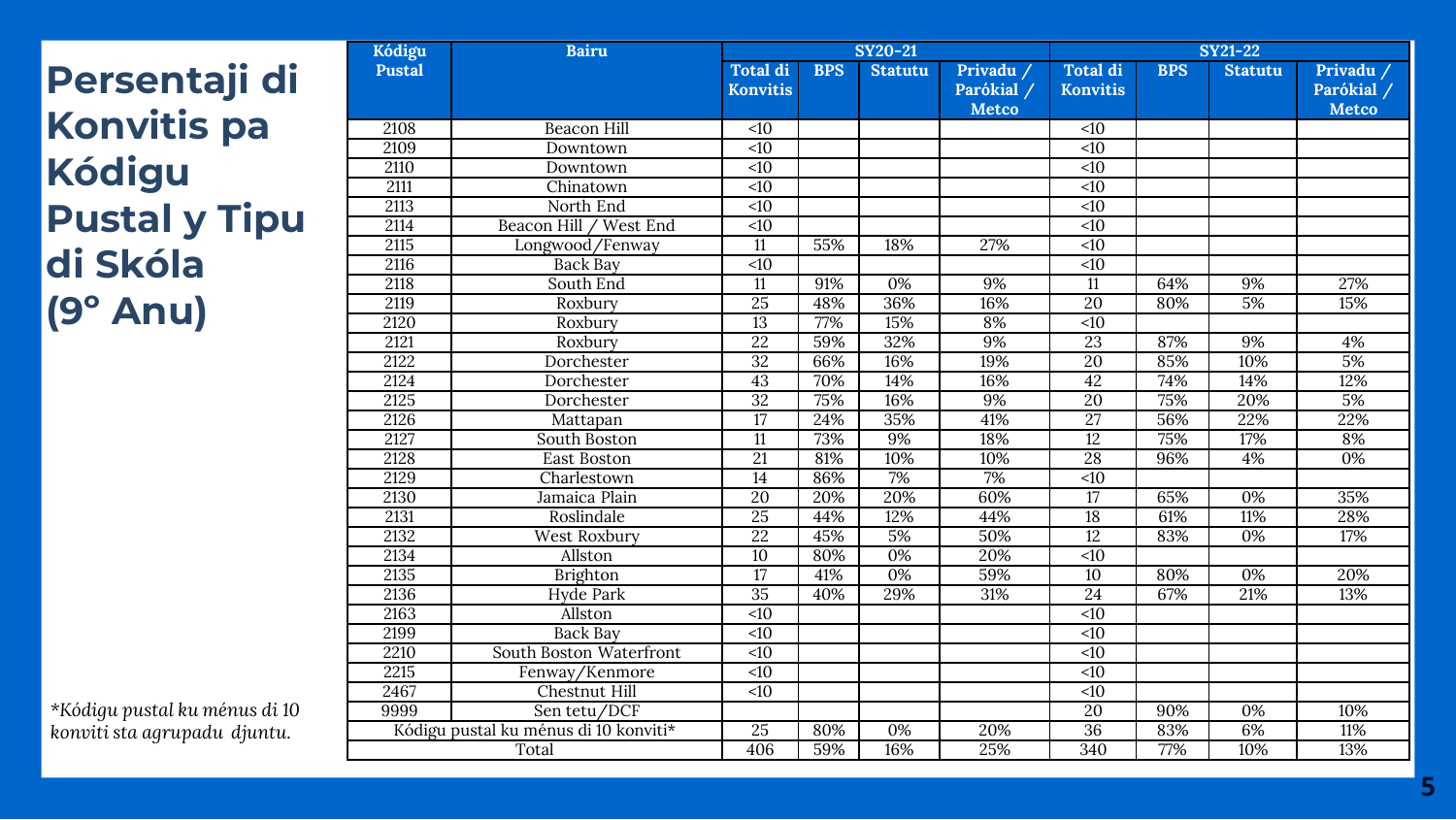## **Distribuison di GPA di Alunus Konvidadu (7º Anu)**

| Kódigu | <b>Bairu</b>                          | Númeru di       | $B-$      | <sub>B</sub>     | $B+$             | $A-$        | $\mathbf{A}$ | $A+$ | Média di   |
|--------|---------------------------------------|-----------------|-----------|------------------|------------------|-------------|--------------|------|------------|
| Pustal |                                       | <b>Konvitis</b> | $7 - 7.9$ | $8 - 8.9$        | $9 - 9.9$        | $10 - 10.9$ | $11 - 11.9$  | 12   | <b>GPA</b> |
| 02108  | <b>Beacon Hill</b>                    | $\overline{50}$ |           |                  |                  |             |              |      |            |
| 02109  | Downtown                              | <10             |           |                  |                  |             |              |      |            |
| 02110  | Downtown                              | <10             |           |                  |                  |             |              |      |            |
| 02111  | Chinatown                             | $\overline{10}$ |           |                  |                  |             |              |      |            |
| 02113  | North End                             | <10             |           |                  |                  |             |              |      |            |
| 02114  | Beacon Hill / West End                | $\overline{10}$ |           |                  |                  |             |              |      |            |
| 02115  | Longwood/Fenway                       | $\overline{10}$ | 0%        | 0%               | 20%              | 50%         | 30%          | 0%   | 10,38      |
| 02116  | Back Bay                              | 13              | 0%        | 0%               | 0%               | 46%         | 31%          | 23%  | 11.10      |
| 02118  | South End                             | $\overline{27}$ | 0%        | 0%               | 0%               | 48%         | 44%          | 7%   | 10,92      |
| 02119  | Roxbury                               | 50              | 0%        | 34%              | 32%              | 16%         | 14%          | 4%   | 9,51       |
| 02120  | Roxbury                               | 11              | 0%        | 9%               | 45%              | 36%         | 9%           | 0%   | 9,89       |
| 02121  | Roxbury                               | 67              | 0%        | 21%              | 40%              | 18%         | 12%          | 9%   | 9,79       |
| 02122  | Dorchester                            | 48              | 0%        | $\overline{0\%}$ | $\overline{0\%}$ | 42%         | 48%          | 10%  | 11,04      |
| 02124  | Dorchester                            | 109             | 0%        | 0%               | 30%              | 27%         | 40%          | 3%   | 10,53      |
| 02125  | Dorchester                            | 59              | 0%        | 0%               | 31%              | 24%         | 34%          | 12%  | 10,67      |
| 02126  | Mattapan                              | $\overline{51}$ | 2%        | 37%              | 24%              | 18%         | 18%          | 2%   | 9,57       |
| 02127  | South Boston                          | $\overline{35}$ | 0%        | 3%               | 31%              | 23%         | 37%          | 6%   | 10,48      |
| 02128  | East Boston                           | $\overline{75}$ | 0%        | 0%               | 37%              | 39%         | 23%          | 1%   | 10,25      |
| 02129  | Charlestown                           | 35              | 0%        | 0%               | 0%               | 3%          | 74%          | 23%  | 11,56      |
| 02130  | Jamaica Plain                         | 54              | 0%        | 0%               | 0%               | 37%         | 41%          | 22%  | 11,19      |
| 02131  | Roslindale                            | 67              | 0%        | 0%               | 0%               | 49%         | 43%          | 7%   | 10,94      |
| 02132  | West Roxbury                          | 69              | 0%        | 0%               | 0%               | 10%         | 51%          | 39%  | 11,51      |
| 02134  | Allston                               | $\overline{11}$ | 0%        | 9%               | 18%              | 45%         | 27%          | 0%   | 10,32      |
| 02135  | Brighton                              | 29              | 0%        | 0%               | 24%              | 48%         | 28%          | 0%   | 10,36      |
| 02136  | Hyde Park                             | 67              | 0%        | 0%               | 37%              | 30%         | 30%          | 3%   | 10,32      |
| 02163  | Allston                               | <10             |           |                  |                  |             |              |      |            |
| 02199  | <b>Back Bay</b>                       | <10             |           |                  |                  |             |              |      |            |
| 02210  | South Boston Waterfront               | $\overline{10}$ |           |                  |                  |             |              |      |            |
| 02215  | Fenway/Kenmore                        | <10             |           |                  |                  |             |              |      |            |
| 02467  | Chestnut Hill                         | <10             |           |                  |                  |             |              |      |            |
| 99999  | Sen tetu/DCF                          | $\overline{53}$ | 0%        | 42%              | 34%              | 9%          | 8%           | 8%   | 9,31       |
|        | Kódigu pustal ku ménus di 10 konviti* | $\overline{34}$ | 0%        | 3%               | 18%              | 12%         | 53%          | 15%  | 10,92      |
|        | Total                                 | 974             | 0%        | 8%               | 22%              | 27%         | 33%          | 10%  | 10,49      |

*\*Kódigu pustal ku ménus di 10 konviti sta agrupadu djuntu.*